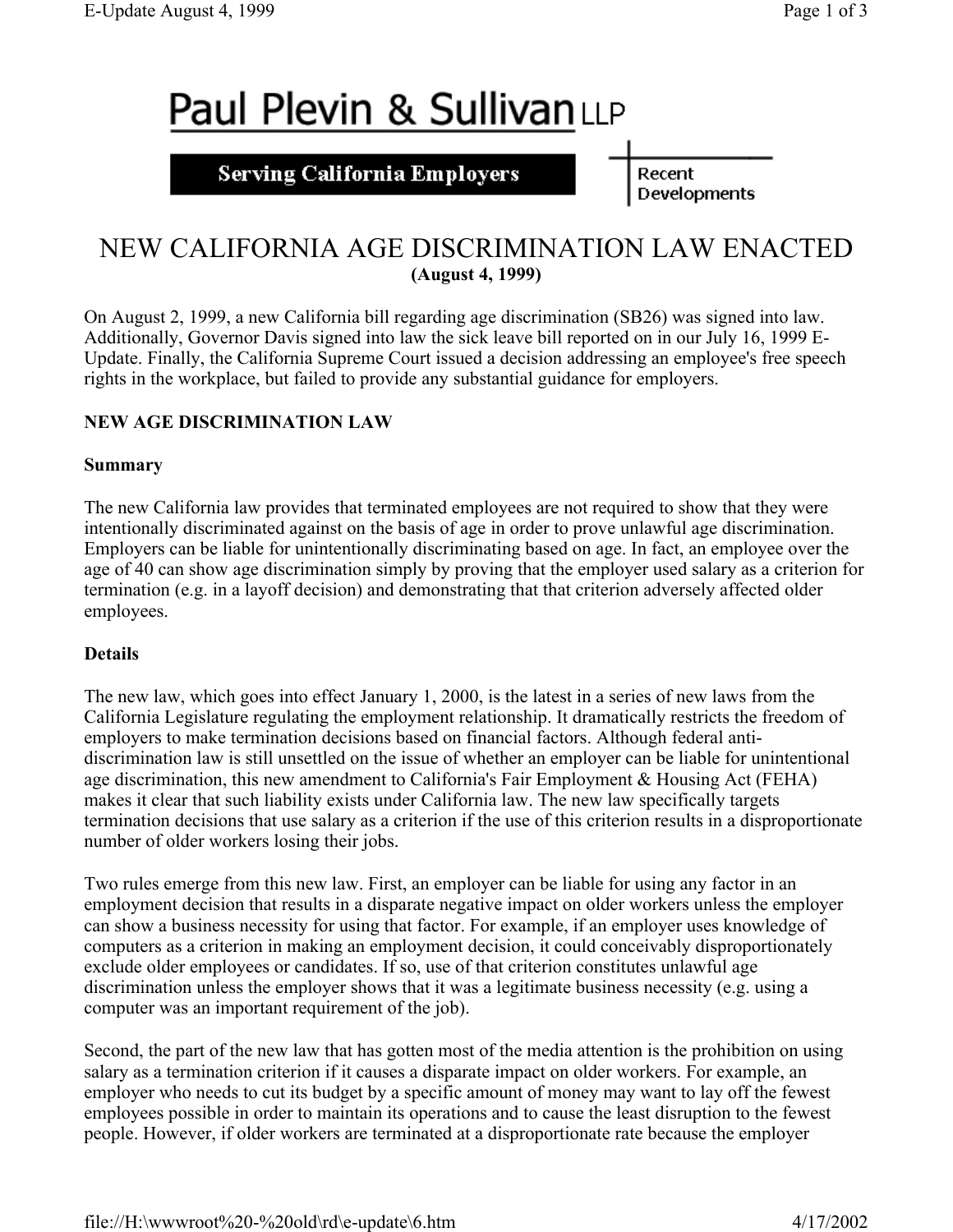considered salary as a factor in the decision, the employer has now committed unlawful age discrimination.

#### **What this Means**

This new law has the effect of preventing employers from considering salary when making termination decisions, even though the need to cut costs may be the motivation behind the termination in the first place. Thus, while employers were once asked not to consider age in making termination decisions, this new law now effectively requires employers to actually consider the age of affected employees because failing to do so could, inadvertently, lead to liability.

#### **GOVERNOR DAVIS SIGNS AB109**

Governor Davis has signed into law AB 109, which requires California employers to permit employees to use accrued sick leave, up to half of the amount accrued in one year, to attend to a sick child, parent, or spouse. Employers should note that the new law does not apply to any sick leave plan that is maintained as a funded ERISA plan.

#### **CALIFORNIA SUPREME COURT REVIEWS AN EMPLOYEE'S RIGHT TO MAKE RACIAL EPITHETS IN THE WORKPLACE**

#### **Details**

As everyone knows, the law prohibits employers from subjecting their employees to a racially harassing work environment. But what about the right of the bigoted employee to say what he believes? Doesn't s/he have the right under the First Amendment to speak freely? On August 2, 1999, a sharply divided California Supreme Court considered (but never really decided) this issue in Aguilar v. Avis Rental A Car Systems, Inc. In a very limited opinion, the Supreme Court upheld a court's ability to restrain any future racial epithets by an employee who was making offensive comments, such as referring to Hispanic employees as "wetbacks." However, the Court sidestepped the fundamental issue of whether the law can restrict speech, even racially derogatory and offensive speech, in the workplace.

#### **What this Means**

Although the decision has received substantial publicity, it has little impact at this point. An individual who is terminated or disciplined for harassing conduct could conceivably challenge the disciplinary action on free speech grounds. The Supreme Court's decision merely muddied the waters on this issue. If the issue is pressed, it seems unlikely that a court would find that an employee is free to create a hostile environment for those who are essentially compelled to be in his or her presence.

If you would like any further information about this development, please feel free to call or e-mail Mike Sullivan (msullivan@paulplevin.com,(619) 744-3655), Keither Rummer (krummer@paulplevin.com, (619) 744-3642) or any of our other attorneys at (619) 237-5200. Additional information about our firm and attorneys can be found on the world wide web at http://www.paulplevin.com/.

This E-Update is offered as general information to our clients and friends. The Update is not intended as legal advice applicable to any specific situation and should not be taken as such.